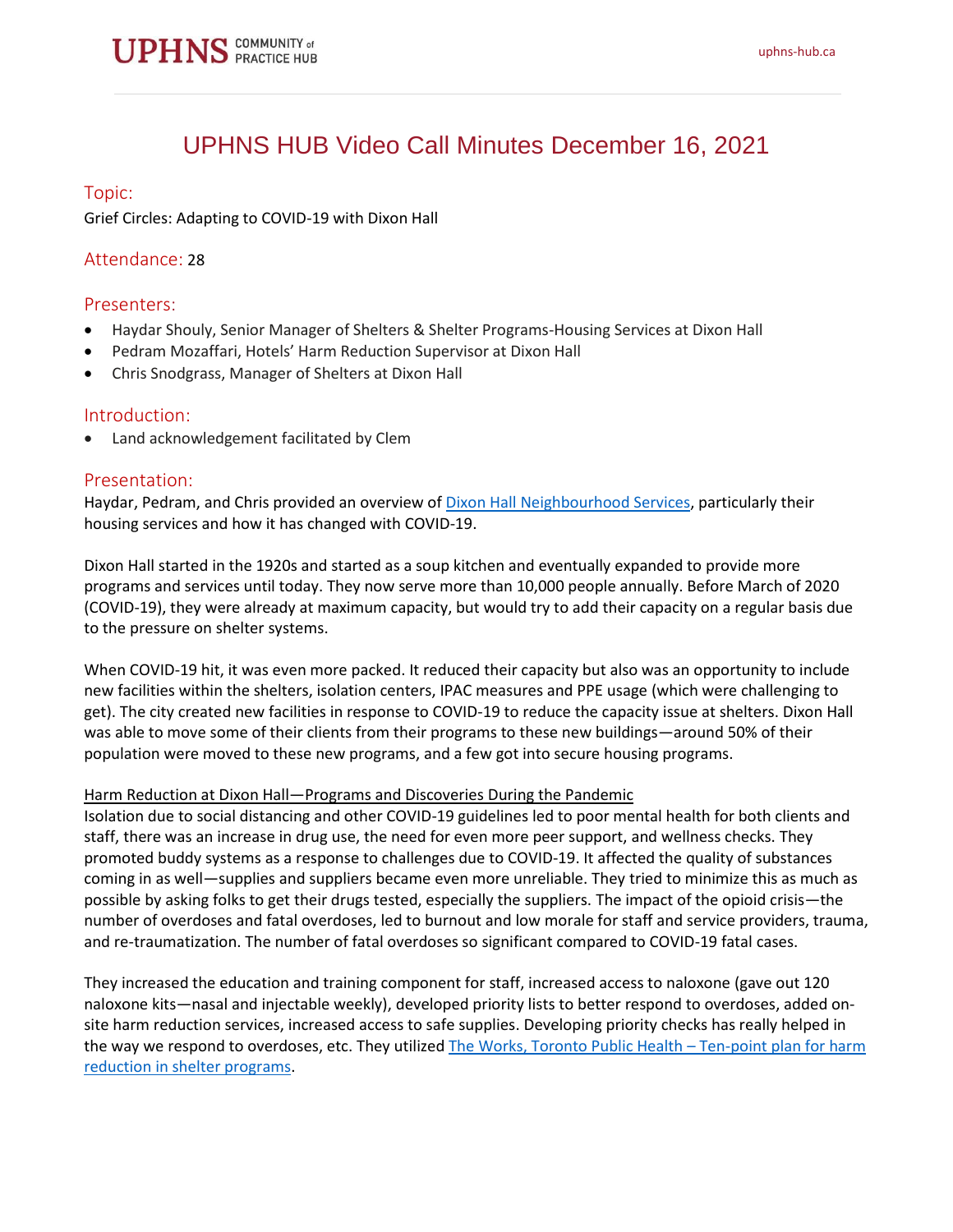## **PHNS** COMMUNITY of

Some of their on-site services include: The Works—SCS/CTS, Inner City Health Associate (ICHA), Multidisciplinary and Outreach Team (MDOT), HepCure, SHOPP. They also highlighted the importance of peer work doctoring, peer education, peer witness, kit making. Their education, meetings, and discussion around harm reduction include oxygen training, oximeter, staff witnessing, drug trends, data collection. Being innovative around the ways in which they respond to overdose and harm reduction in general. Still learning and still have so many areas to improve upon.

#### **Panel discussion – dealing with death, trauma, and grief**

- Grief & loss circles, trainings and workshops, employee assistance programs, additional support services, memorials, opportunity to do debriefing
- Started to work with their HR of Inner City Health. Helped them to plant seeds around the grief and intervention circles on a regular basis. Sessions for their staff and sessions for their clients. Has been a great addition to their program.
- Train staff on trauma-informed care. Part of the manager trainings, etc. They also reached out to service providers around this.
- Reach out to those close to the ones who passed and offer one-to-one support, can give referrals if needed
- Promotion of self-care, making sure staff and clients take care of themselves and take time. Make sure to provide training and opportunities who work in this environment and the clients who use the services
- Guilt comes up a lot with their staff-something that really harms their wellbeing.
- Debriefing with staff and clients. Memorial is done every time we have a loss.
- Memorials—put up fake candles (for safety), people come down and tell anecdotes about the person, write messages to them, and they give it to their next of kin, so they know that they were loved and had a community while they were here. Hope to provide some sense of relief for that next of kin.

#### Question & Answer

- How different does it look when providing trauma services for staff and for clients?
	- $\circ$  It does get a bit complicated in how we support staff vs. how we support clients
	- $\circ$  Support clients—part of the challenge is them accessing the grief/intervention circle. We don't have a system where we can connect with everyone—technology limited, so physical circle is best but because of COVID-19, we cannot have many physical circles. Managing that has been a challenge
	- $\circ$  Support staff—emotional sessions with staff who have known clients for years. Also challenging to bring the team together for these circles
- Do you have people declining or leaving your services? If so, what are typical reasons?
	- o Minimal. Every day, we get calls from everywhere to see if we have space for them. We have the problem of not having enough space instead, considering the demand
- Are there moments where you would have to 'discipline' clients? Because they have created an unsafe situation, etc. while still managing to treat them with compassion?
	- $\circ$  We have a relaxed and low barrier environment. We make sure we stick to that practice policy. We deal with these instances on a case-by-case basis and support them in any way possible. If it is a safety concern, we have no option but to refer that person elsewhere. Doesn't mean that client will be discharged or left out on the street with nothing on them. We have an obligation to make sure the clients have access to a referral, to transportation, they should not leave without these options. Still committed to supporting folks and treating them with empathy.
- How smooth or tricky is it to access drug suppliers (who are usually suspicious of authority) and working with them to provide drug testing?